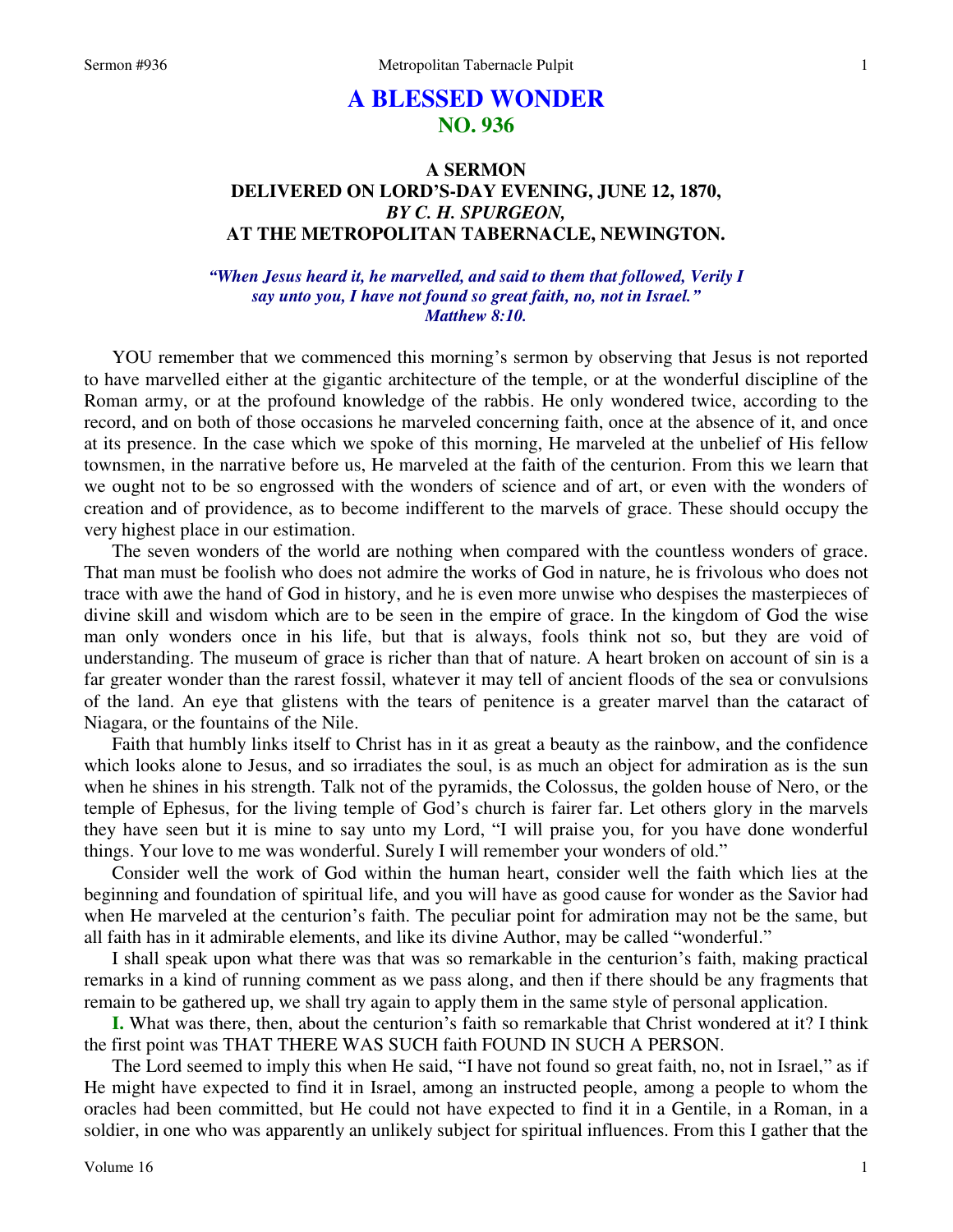most astonishing and acceptable faith may be exercised by the most unlikely persons. Here was a Gentile believing, a Gentile believing far better than one of the seed of Israel. Rich grace thus brought the far-off one into the full blessing of the kingdom. Here was a soldier believing, a Roman soldier believing in the Lord. Roman soldiers in Judea were not as our armies are, a guard protecting their native hearths and homes, but they were the servants of tyrants, treading down the liberties of the Jewish people, and obnoxious, of course, in the highest degree to the Jews, and yet for all that, though the soldier's trade in those days was oppression, and his wages were plunder, here was a soldier believing in Jesus Christ, and to increase the wonder, this believing legionary was not a common soldier merely, but one who occupied a position of responsibility, bringing to him no small degree of honor and of respect.

Alas! the honors of this world are seldom helpful to belief. When a man receives honor of men, he too often finds it impossible to receive the Gospel as a little child. All these things met in the centurion, and yet he was not only a believer, but a surpassing believer, even to a marvel, so that Christ wondered at his faith.

My dear friend, though you should happen to be in the most unlikely circumstances of body and of mind for you to be converted and to become a Christian, yet I see not what does hinder your being so converted if the Lord blesses the word. If you have been brought up altogether apart from the influences of religion, yet remember, so also was this centurion, and he became a master-believer. Why should not you? Though the ground of your heart has as yet never been tilled, and remains like the virgin soil of the primeval forest, yet my Lord may get a gracious crop out of your heart not many days hence, when the tillage of the law, and the sowing of the Gospel shall have been tried upon you, for by His gracious touch He can turn a barren heath into a fruitful field. Though you feel tonight as waste as the moorland, yet you need not despair. Though now dewless as Gilboa, He can water you as plenteously as Hermon itself. The barren woman shall yet keep house, and the desolate shall rejoice in her children. Nature's death may yet yield to the Spirit's life.

Perhaps you follow a calling which is supposed to be inimical to religion, but even then, despair not. Why should not the Master call you by His grace, and compel you to leave the calling, as Matthew left the receipt of custom, or else through the power of grace within you, enable you to exercise your calling without sin? You have, perhaps, never read the Bible, why should you not begin? It is possible that you have been a disbeliever in it, yet there are such arguments in its favor—I am not about to trouble you with them just now—but there are among them living arguments which may convince you before you are quite aware that your prejudice is being removed, for some of us have tasted and handled of the word of life, and are witnesses of the power which comes with the Gospel. We are ourselves living witnesses of what it can do in breathing peace into the soul, and in putting sin away, and I see not why you also should not prove it and rejoice in it, yea, and even distance others in the race of grace.

That tinker playing cat on Sunday, on Elstow Green, did not look a likely man to write the Pilgrim's Progress, and yet John Bunyan did it. That blaspheming sailor cast ashore on a slave-trade settlement, on the coast of Africa, and there made a slave himself, did not look as though he would become a minister of evangelical godliness, whose name should be sweet and full of savor to after generations, and yet such was John Newton. There is no reason, because of the darkness of the past, why the future should not be bright, for there is one who can blot out sin and pass by transgression and iniquity.

However hostile your nature may be to the Gospel and to spiritual truth, there is power in Jesus Christ to change that nature, and to cause you, the most unlikely person, to become a leader in His camp, a mighty trophy of His sovereign grace. Is it not written, "I was found of them that sought me not; I was made manifest unto them that asked not after me"? "I will call them my people, which were not my people; and her beloved, which was not beloved." Surely angels rejoiced when they heard the Roman legionary say, "Speak the word, and my servant shall be healed." Surely the disciples as they clustered around the Master, said one to another, "What strange work of grace is this, that this soldier should stand here and speak better than any of us concerning the truth and the power of the Lord Jesus!" I do pray to see some in this place become equally remarkable trophies of Christ's power. I do expect to see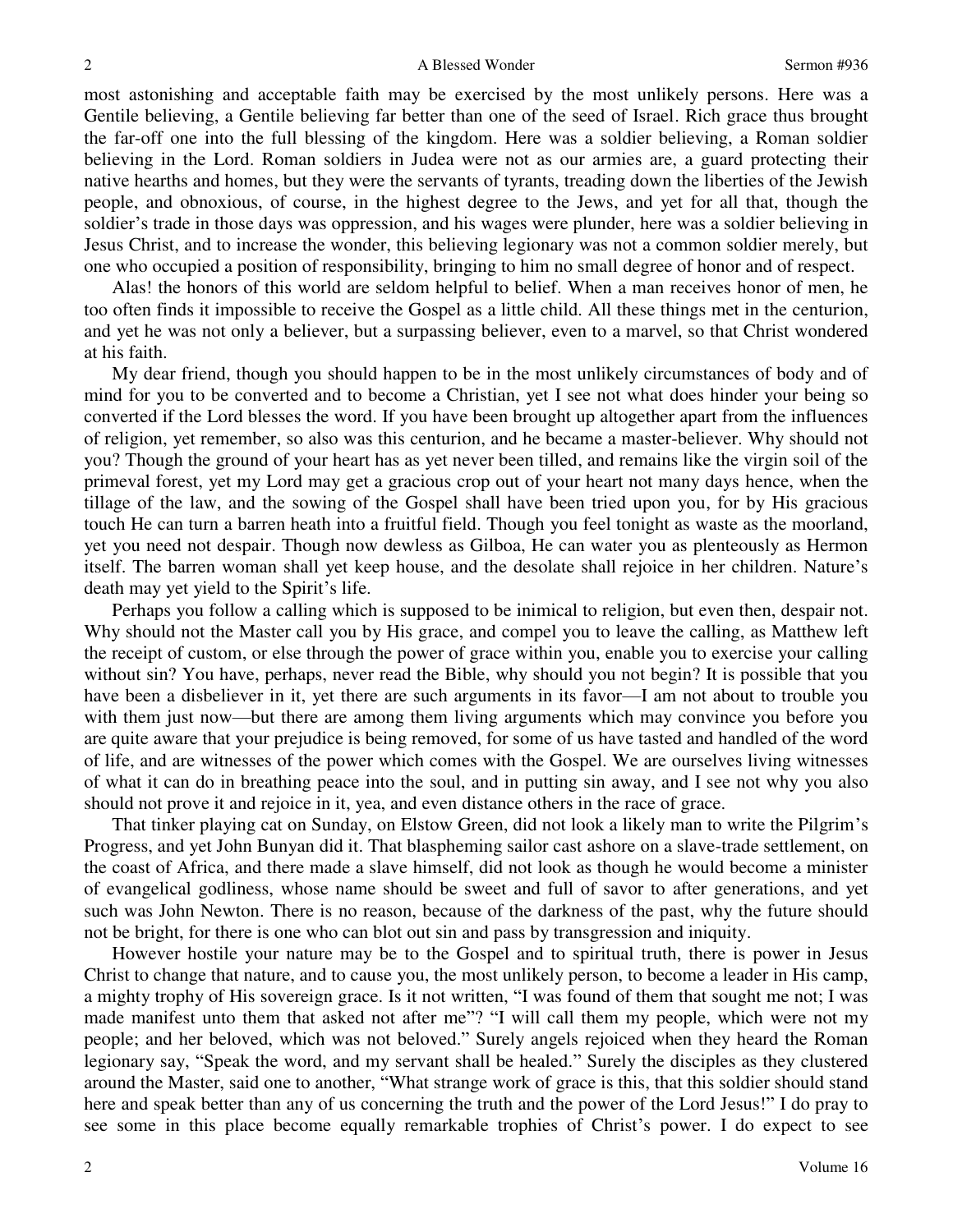throughout this our country the most unlikely persons converted. The great trumpet shall be blown, and great sinners shall find that the day of their redemption has come. From the east and from the west, the far-off ones shall gather to the feast of love, while the astonished church shall cry, "These, where have they been?"

The church could not have thought that Saul of Tarsus who once persecuted the church would have become her chief apostle, and yet so it was, and so it shall be still while the King sits on His throne. He will yet come down again and take out of the ranks of the enemy the stoutest hearted men, and make them bow their knees before His majesty, and afterwards He will enlist them beneath His own standard, and send them forth conquering and to conquer. The prey shall be taken from the mighty, and the lawful captive shall be delivered. Grace shall yet more abound where sin abounded. As in the present case, the marvel of grace shall be the more memorable because of the singularity of the person enjoying it. May God make you such a person, and such a wonder, too!

**II.** The next point concerning which our Lord may have marveled was THE SUBJECT OF THE CENTURION'S CONFIDENCE.

He had a servant who was struck with palsy. This was a disease which, at that time at any rate, if not at present, was reckoned to be utterly incurable. In the case of this servant, the disease was of the most aggravated kind, for he was "grievously tormented." The strength of his constitution battling with the paralysis caused an unusual agony. It had come to a climax, for he was at the point to die, yet though a cure of the palsy had never been heard of, and was a most astounding miracle if ever wrought, this man believed that Christ could heal the palsy and could at once restore his servant to perfect health. Yes, here was a faith which took an impossibility into its hand, and threw it aside, faith which knew that all things were possible with an omnipotent Savior, faith which saw in Christ that omnipotent Savior, and therefore raised no question as to His ability or willingness.

Dear hearers, this is the kind of faith I would that we all exercised. I will suppose, dear friend, tonight that your case, your sinful case, is like that of the centurion's servant's physical case. You believe your sin to be incurable, that is to say, unpardonable. You think also that if it were pardoned as to the past, yet you would be sure to go back to it again, as a dog returns to his vomit. You therefore look upon your case as being an utterly hopeless one. O do not so, do not so! He who can heal the drunkenness that lies in one or the tendency to lust that lurks in another, can cast out any and every sort of sin, and cast it out with a word.

There is no transgression too black for His blood to wash out the stain, and there is no propensity to sin too strong for His Spirit to control and at last destroy it. Cures of all cases of spiritual disease are possible with Him. The blackest sinner may yet become the brightest saint. At the gates of hell you may sit tonight in your moral filthiness, and yet not only at the gates of heaven may you yet stand in the brightness of holiness, but within those gates you may yet be enclosed in the perfection of spotlessness with all the rest who have washed their robes and made them white in the blood of the Lamb.

The centurion's faith was this—he believed that there were no impossibilities with Christ, and he left his palsied servant in those gracious and mighty hands. And, my friend, your faith, if it is to save you, must do the same. It must take your case at its worst, and yet believe that Christ can save even to the uttermost. Your sin has been aggravated—confess it. Your sin is in its own self unpardonable, justice writes it with a pen of iron, and no tears of repentance or endeavors after reformation can blot it out. Only sovereign grace, fresh from the altar of atoning sacrifice, can make an end of sin. Confess all this. You are far gone from hope—confess it. Your natural estate is perilous, nay, deadly—confess it. Make out your case to be as bad as you can conceive it to be—it is so—and when you have done so, say, "But for all that, I believe that God in Christ Jesus can forgive me, and I rest my guilty soul at the foot of the cross where expiation was made for sin, I believe that Jesus there put my guilt away, and thus I have peace with God."

If you believe that you are a little sinner, and that therefore, because of the moderate degree of your guilt, Christ can save you, you know nothing about it, but if knowing your sin to be great, heinous,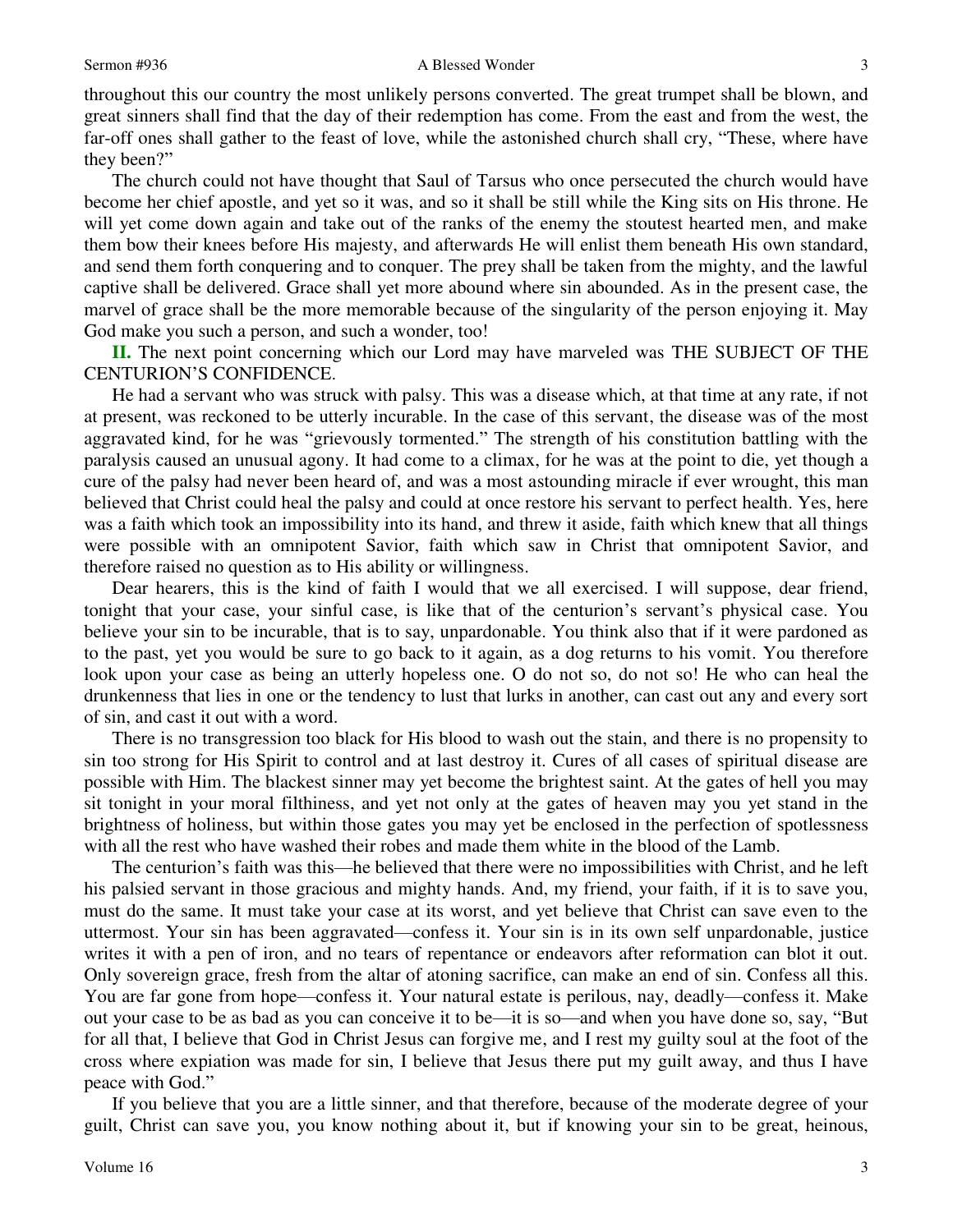aggravated, damnable, and you can still come to Jesus, you do glorify His name. If you do avow yourself to be the chief of sinners, and yet do believe that He can save you, and rely upon Him to do it, you have a marvelous faith, a faith that will bring you to heaven. Not to forget the guilt of our sin, and then trust Jesus, but to remember our sin with more shame and grief than ever, and yet to trust in the cleansing blood of Jesus—this is faith, this is the wonder of the skies.

Be of good cheer, O sinner, if all your reliance leans on the Mediator, despite ten thousand times ten thousand accusing sins, you are a saved man. O that others like you would place their dependence upon the same sin-forgiving Savior! May the Eternal Spirit draw them now to Jesus, and give them immediate salvation by precious faith in a precious Christ. Faith is the vital point, the one needful matter, may it be wrought in you now. Faith can soon remove the difficulties which stand in your path, and make you a straight road to glory, for it is a wonder-worker, and all things are possible to it—

> *"It says to the mountains, Depart, That stand betwixt God and the soul; It binds up the broken in heart, And makes wounded consciences whole; Bids sins of a crimson-like dye Be spotless as snow, and as white, And makes such a sinner as I As pure as an angel of light."*

**III.** Thirdly, another wonder was THE REALIZING ENERGY of this man's FAITH WHICH LED HIM TO DEAL WITH THE CASE IN SUCH A BUSINESS-LIKE WAY.

Alas, alas, the hackneyed form which most men's religion assumes! They take it up at second-hand, or they cut and shape it after somebody else's fashion. Not so this man. I do not know that he had ever had a religious acquaintance, but falling in probably with some of the books of Scripture, he read them, and he discovered that Jesus Christ was what He professed to be—the Son of God, and the Savior of men. Having come to this conclusion, he at once trusted in Him as a matter of fact, not as a matter of profession merely, and having trusted in the Savior, he acted upon the trust in a business-like commonsense manner. He sat down and he considered with himself thus—"I am a captain; I say to a soldier, Go, and he goes; I say to another, Come—he comes; I appoint my servant who waits upon me to do certain business, and he does it, now, this Jesus Christ is a far greater commander than I am; all the powers of nature must therefore be under His check and control; He will only have to say a thing, and it will be done, if He were to bid the heavens be clothed in blackness, they would don the sackcloth, and if He were to command the clouds to disappear, and the sun to shine or to stand still, the obedient sun would know its Master, and yield a willing homage to Him."

The centurion, according to the best rules of argument, was led to this conclusion, and his practical mind made immediate use of the inference. That Jesus can accomplish His will with a word is what you and I ought also to infer from His nature and office, and that He is ready to exercise that power is clear from His character and His promises. "Well, then," said the centurion, "I have but to go and ask Him, and if His heart is moved with my piteous story, He will only have to say it in one single word, and bad as my servant's case is, he will be cured at once, and I shall be the happy master of a healthy servant." Now that was fine reasoning. That was treating fact as fact, and not as we too often do, as if it was pious fiction. This godly soldier was no mere theorist, no superficial holder of an unpractical creed, but a doer of the Word, a genuine matter-of-fact believer in what he held to be true.

Now, I do pray that each one here may be able to treat the Gospel as a matter of business, treat it as a matter of fact, and may none of you trifle and toy with it, nor think it to be a mere subtlety for the consideration for doctrinaires, a theme of dispute for theorists and men who merely think and talk. I pray you make the one thing needful the first and true business of your lives. If anything be real, surely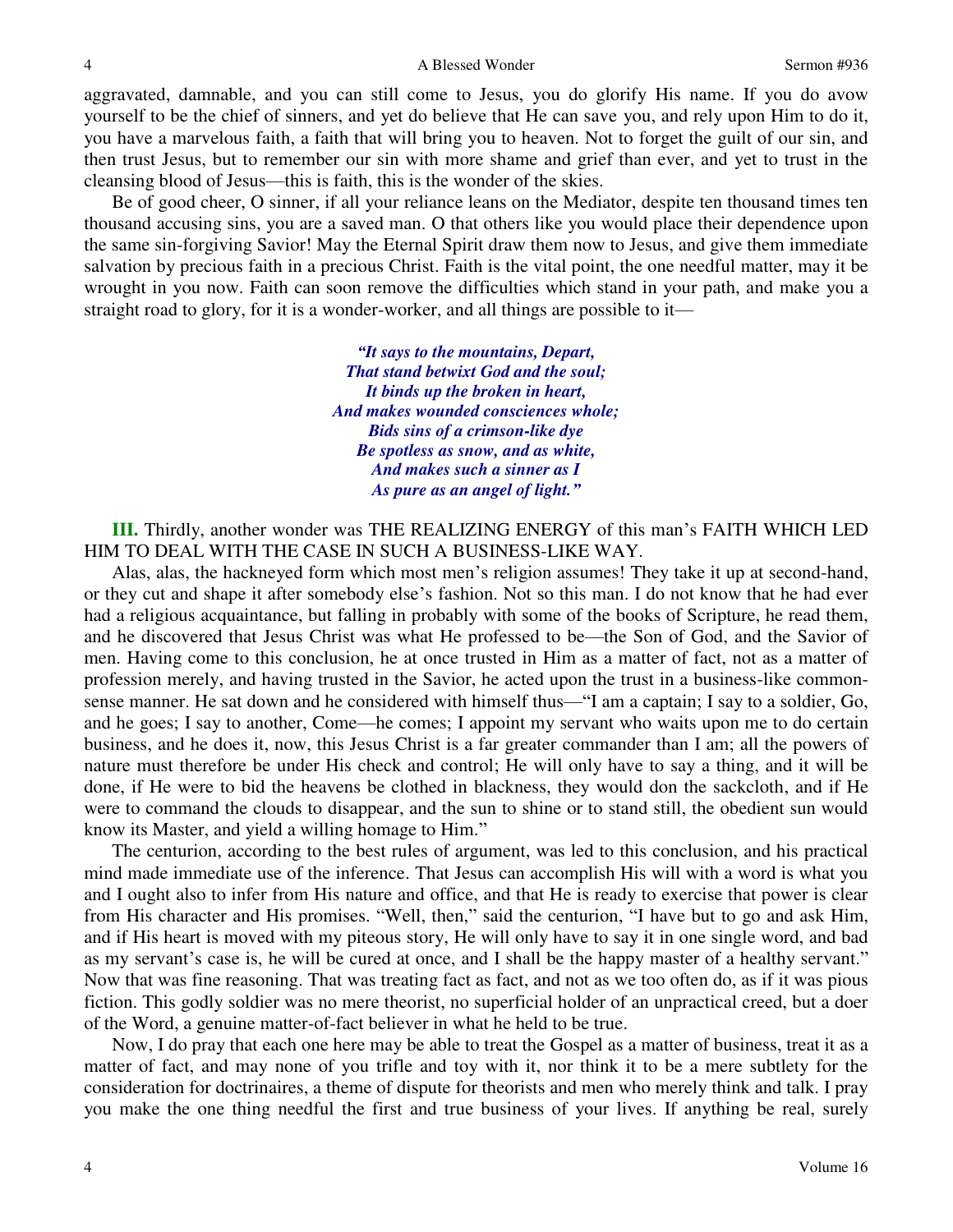### Sermon #936 A Blessed Wonder

eternal salvation must be. Your condition before God is not a subject for cloud-land, it belongs to the common-sense, practical, everyday, life-business of men.

See, now, how it stands. You have broken God's law. You are guilty. God must punish you, eternal justice demands it. But the Lord Jesus came into the world to provide a way by which, without dishonor to God's justice, sin may be forgiven. That way was substitution. Christ stood in the sinner's stead, was punished with the sinner's punishment, and bore the wrath of God for sinners. But for what sinners? For all sinners? Nay, but for such as will trust Him. I, then, being guilty, come and trust Him. I see good reason to do so. He is God, and He was appointed by God to be a propitiation for sin. What God appoints, and God delights in, I may truthfully and confidently accept. I do accept Him. I do now trust my soul with Jesus. Then I am saved. My sin has gone, my iniquity has ceased to be, I am a saved soul. Come and reason thus with yourself.

Oh! I pray the Holy Ghost to help you to do so. Let this be the subject of your soliloquy, "If I were omnipotent, as Christ is, it would be as easy for me to move a mountain as a mole hill, and therefore is it as easy for Him to take away my great sins as another's little sins, if there be a universal cleansing fluid, it will take out great spots as well as little spots, and therefore the blood of Christ can wash out my great sins as well as the lesser sins of other people. One stroke of the hand, and the bill is receipted, it is as easy to write a receipt for a bill of fifty thousand pounds as for a bill for ten pence, so if Jesus Christ, who has already paid believers' debts, calls me pardoned and absolved, it is done, He has the power to do it, and I rely upon the merit of His atoning blood." O that you would now do so! and I will add, O that you would do so now!

These Sabbath days, how they are flying! Your time, how it is passing away, and with your time your opportunities for finding mercy! It does not seem long ago since we were in the depth of winter, and now we are getting near the longest day in summer, and anon the wings of time will soon bear us again into months of frost and snow. How long will you halt between two opinions? Are these delays to continue forever? Will you always go on hearing about these things, but never attending to them? I do pray you by the flight of time, by the certainty of death to each of you, and your ignorance of its appointed hour, seek you the Lord while He may be found, call you upon Him while He is near. Lay hold of eternal life, and like the centurion, come and put your trust in Jesus to save you, and though your faith will be marvelous, yet the honor shall be all to Him, and the glory to His blessed name.

**IV.** I will pass on. Another point of wonder in the centurion's faith was this THAT HE DID NOT ASK FOR A SIGN.

Many of the great ones of old, when God was about to fulfill a promise, needed to be strengthened for service by a sign. Gideon was a man of great faith, yet he needed first to have the fleece wet when all was dry around, and then to have the fleece dry while the threshing-floor was wet. He needed to hear the soldiers' dream of the barley cake that tumbled upon the tent of Midian. He wanted signs and wonders, or his heart would have fainted. With many others the desire for signs and wonders has been a great barrier to simple faith. Now the centurion did not say as Naaman did, "I thought He would surely come and put His hand over the place and recover the paralytic." No, he did not need Jesus to come to the house and say a word, or offer prayer, or even to touch the sick with His hand. "Nay, Master," said he, "there is no need for you to come; my servant is far away, lying sick and near to die; You need not stir an inch; say in a word, and he will be healed. Distance is nothing to you; your word at a mile's distance can cure as well as your touch." Oh, but this was grand faith! He wants no visible sign, his spiritual eye sees the invisible, and his heart is fixed, trusting in the Lord.

His unstaggering faith requires no crutch. He wants nothing, but only prays that the Master will say the word. I do not think he expected to *hear* the Lord speak that word aloud, for in Luke he is described as praying Jesus not so much to say a word as to "say *in* a word." Perhaps he remembered the language of the psalmist when he sang, "He sent his word and healed them, and delivered them from their destructions," and he looked to that same creating and almighty word for the restoration of his servant.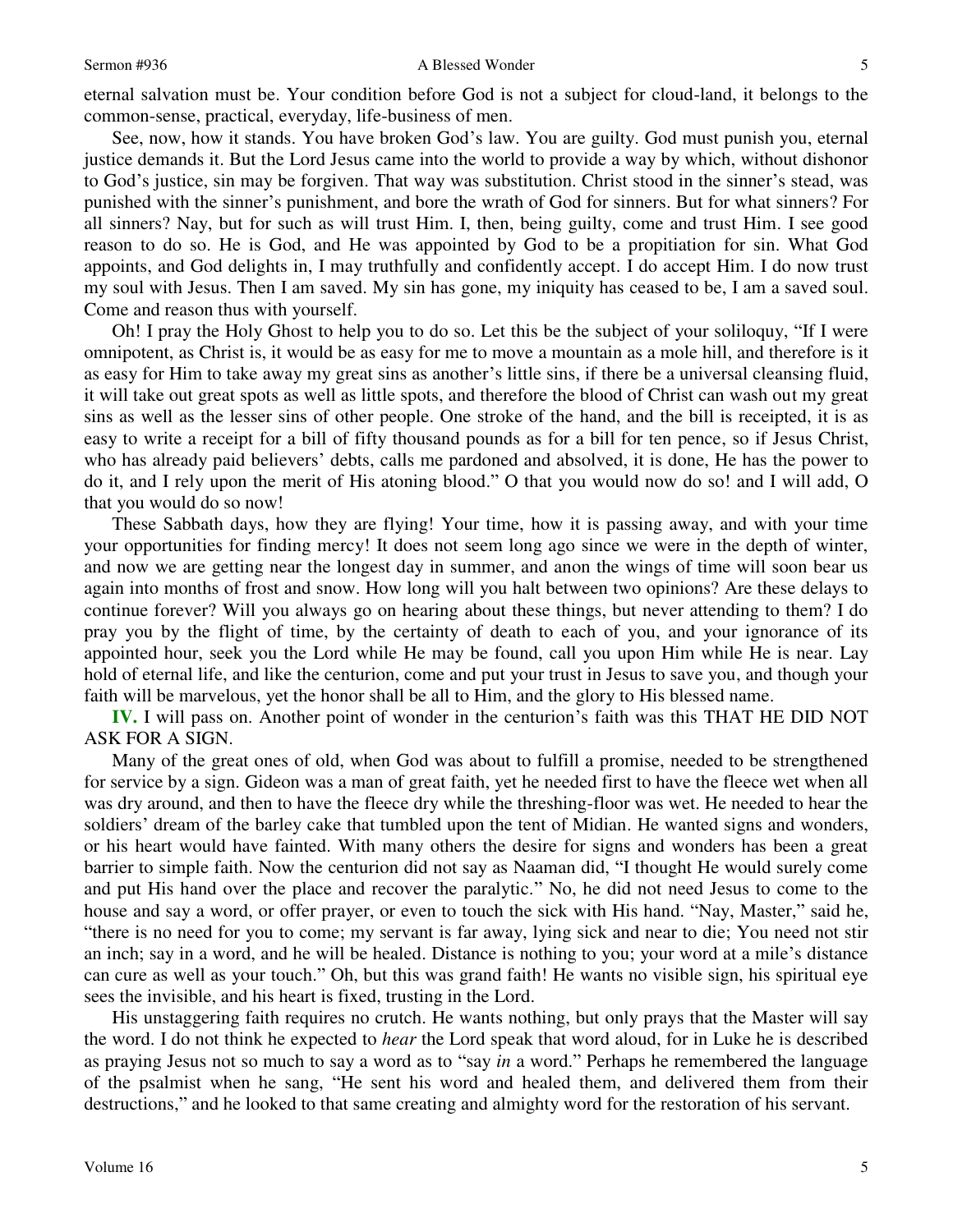Now, brethren, transfer this to yourselves. I pray the Holy Spirit that many here may have the faith which does not crave for signs and wonders. "I could believe," says one, "that I were saved, if I felt some terrible work of the law within my heart, I have heard of others who have been ready to despair, and have been tempted to commit suicide, and if I felt as they felt I could then think that there was grace for me." Ah! poor simpleton. You know not what you say. Be glad to be delivered from such dreadful things as these, for if some have come out of them to Christ, I am afraid that some have been brought by them to the halter or to some other suicidal death. Do not desire the terrors of hell, but accept the tender mercy of our God whereby the Dayspring from on high has visited us. Horrors and dreads, if you felt them, would not help you, believe me, they would do the very reverse.

"Nay," says another, "I should like to feel an extraordinary sensation, if under the sermon tonight I should be struck down, as I have heard some have been in the Irish revivals, if I felt some remarkable physical, mental, or spiritual emotion, such as I have never experienced before, I should say that this was the finger of God." My dear hearer, why be so foolish? God's Word tells you that if you trust Jesus Christ you are saved. Is not God's Word enough? Will you not take the assurance of God without laying down this and that as a condition for your Savior? Some of you talk and act as if the great God must do what you like, or else you will not believe Him.

I have known persons who were once in the habit of giving away roast beef and other gifts to the poor at Christmas time, but who have given over the doing of it because of the picking and choosing of those who came to receive the gifts. One woman actually took back her joint because she wanted a piece of beef for boiling, and would have a boiling piece or none at all. I have not wondered when persons who have been charitable have not been allowed to do as they will with their own, that they have ceased to distribute their alms as aforetime. Reason teaches us that when we receive benefits we are not to dictate to our benefactors.

And is God, when He saves your soul, to let a beggar like you be a chooser about the way in which it is to be done? Are you to exact this and exact that, or else you will not condescend to be saved? This is infamous pride. Be ashamed, I pray you, be ashamed to indulge in it any longer. No longer demand new proof of God's truthfulness in the form of feelings and excitements. God's Word is worthy of your trust. If you had these remarkable feelings, what would their evidence amount to if you looked at them as a mere man and not as a fanatic? If you were to meet an angel tonight, and he were to tell you that you would go to heaven, you would have no reason to believe him, unless you believe in Jesus Christ. An angel who gave you any comfort while you remain an unbeliever would be a devil, even though he shone like an angel of light. But if you believe in the Lord Jesus Christ, and are baptized, you have God's word for it that you are saved, and what do you want an angel's word for? Is not the word of JEHOVAH sufficient, is a creature's testimony necessary to make the Lord's word worthy of credence?

"Nay, say others, but we should be comforted if we could dream remarkable dreams. Now, what could there be to assure the soul as to its salvation in the vain and frolicsome motions of the mind when they are free from the bridle of reason? Dreams may sometimes happen to come true, but nine times out of ten they are nonsense. If good doctrine and wise warning be brought home to the heart by a dream, it should have none the less our most earnest heed, but if presumption should have a thousand visions to back it, it would be none the less dangerous. It would be a dreadful thing to hang one's confidence upon such a fragile thing as a dream. No, no, sir, you have God's Word, and will not believe it because you pretend that a dream would help you, and confirm your confidence, as if God were not to be trusted so well as your dreams! O be not so foolish, but like this centurion say, "Speak the word only."

Brethren, we must accept the bare Word of God in Christ Jesus as the basis of faith, for no other foundation is to be depended on for a moment. Not *your* feeling but *His* promise must sustain you. Can you not consent to this? If you will do so you shall have peace. If you will come to God like that, you shall see many signs and many wonders ere long of a better sort than you have ever dreamed of. Your joy shall be like a river, and your peace shall overflow. But you must first come without these things. Come, and take God at His word, and do Christ the honor to believe in Him without anything to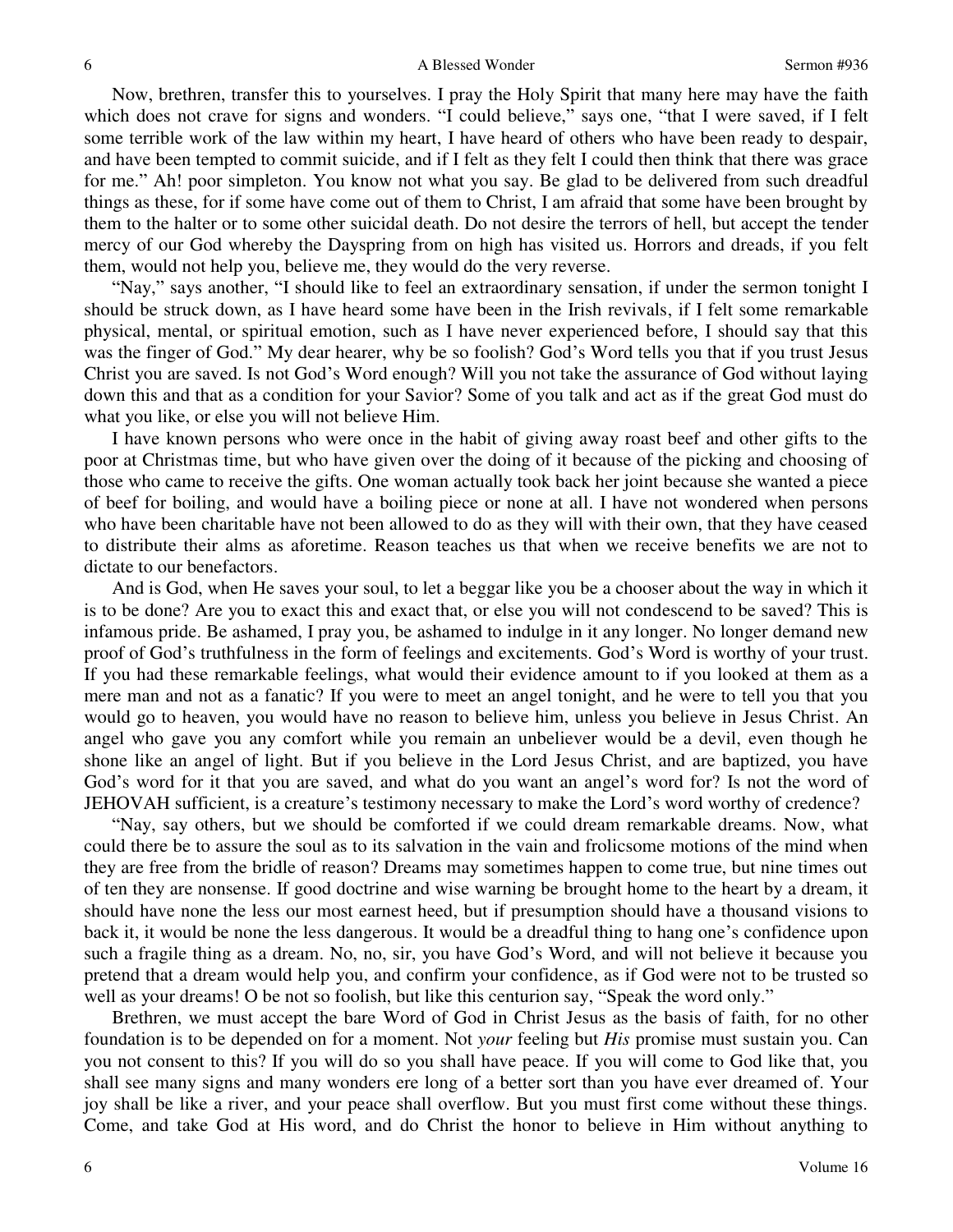### Sermon #936 A Blessed Wonder

corroborate what He says, and you shall find the blessing coming to you afterwards. This was a remarkable point in the centurion's faith, that he believed without demanding a sign*.*

**V.** Fifthly, one very remarkable point in this good man's faith was HIS CONVICTION THAT CHRIST COULD CURE HIS SERVANT AT ONCE, "Say in a word, and my servant shall be healed."

Ordinarily a successful combat with disease requires time. The surgeon must drive out from his strong entrenchments the fiend of disease, must chase him from one defense to another, and perhaps even then he may fail to dislodge his foe. It may be weary months or even years before some forms of disease can be eradicated. But the centurion believed that the word of Christ could remove the palsy, and do so at once. And why not? Omnipotence knows nothing of time any more than of any other of the hindrances which impede mortal progress. To the eternal God time is nothing, to Him a thousand years are as one day, and on the other hand, one day is as a thousand years. The faith that saves lays hold on this truth that Christ Jesus who is now at the right hand of God can in a moment save the soul. The dying thief did not imagine that his salvation would occupy a month. He simply said, "Lord, remember me when you come into your kingdom," and the answer was, "Today shall you be with me in paradise" saved that day, saved at once. The pardon of sin is not the result of weeks of fasting, and months of repentance, and years of mortification. The sinner's eye looks to Christ and the sinner's sin is gone at once—

> *"The moment a sinner believes, And trusts in his crucified God, His pardon at once he receives, Salvation in full through Christ's blood."*

The new birth of the soul, the regeneration of our nature by the Holy Spirit, is not a work requiring a long period of time. It is in a moment that the Spirit of God visits our hearts, and turns the stone to flesh. It may seem as though I talked without consideration, but yet I speak the words of truth and soberness when I say that if the Lord put forth the fullness of His power, sinners sitting in these galleries or in this area, might be saved ere that clock ticks again. Who shall restrain the Lord, and say what He can do or cannot do? All things are possible with Him, and we will therefore add that if each one of you tonight were led to put his trust in Jesus, what I said was possible, would be literally done, you would all retire, each one saved, and saying, "Blessed be the name of the Lord who has taken us out of the horrible pit and out of the miry clay, and set our feet upon a rock, and put a new song into our mouths, and established our goings!" O that You would do this, good Lord, that Your name might have praise!

**VI.** Once more. One other point of wonder. THROUGHOUT THE WHOLE THE CENTURION'S DEEP HUMILITY WAS CONSPICUOUS, BUT THAT DEEP HUMILITY, INSTEAD OF WEAKENING HIS FAITH, ONLY STRENGTHENED IT.

Pride is the associate of presumption, but humility is the companion of assurance. He who thinks that it needs but little grace and power to save him, that he is, in fact, better than most, and as good as any, cannot believe at all. He may be able to presume, but he is unable to believe*.* Doubtless presumption would grow well in the soil of his heart, but only a broken heart alone becomes a believing heart, and an assured heart must first be a humble heart.

The centurion had done good service for the Jews. He loved their nation and had built them a synagogue. They thought a great deal of him, but he thought very little of himself. He said, "Lord, I am not worthy that you should come under my roof," "I am not only not worthy of the blessing I ask, but not worthy that You should come into such communion with me as to tread my floor." Deeply humbled was the man, and in a humbled spirit you also must become a believer.

I have met with a great many who when they have felt a sense of their sin have said directly, "I cannot believe in Christ." Then you fancy, do you, that if you had less sin you could believe? Nay, I tell you it is not so. If your sense of sin be a hindrance to faith, your sense of righteousness would be infinitely more a barrier. To believe that I shall be saved because I am not a sinner, is not faith, but to